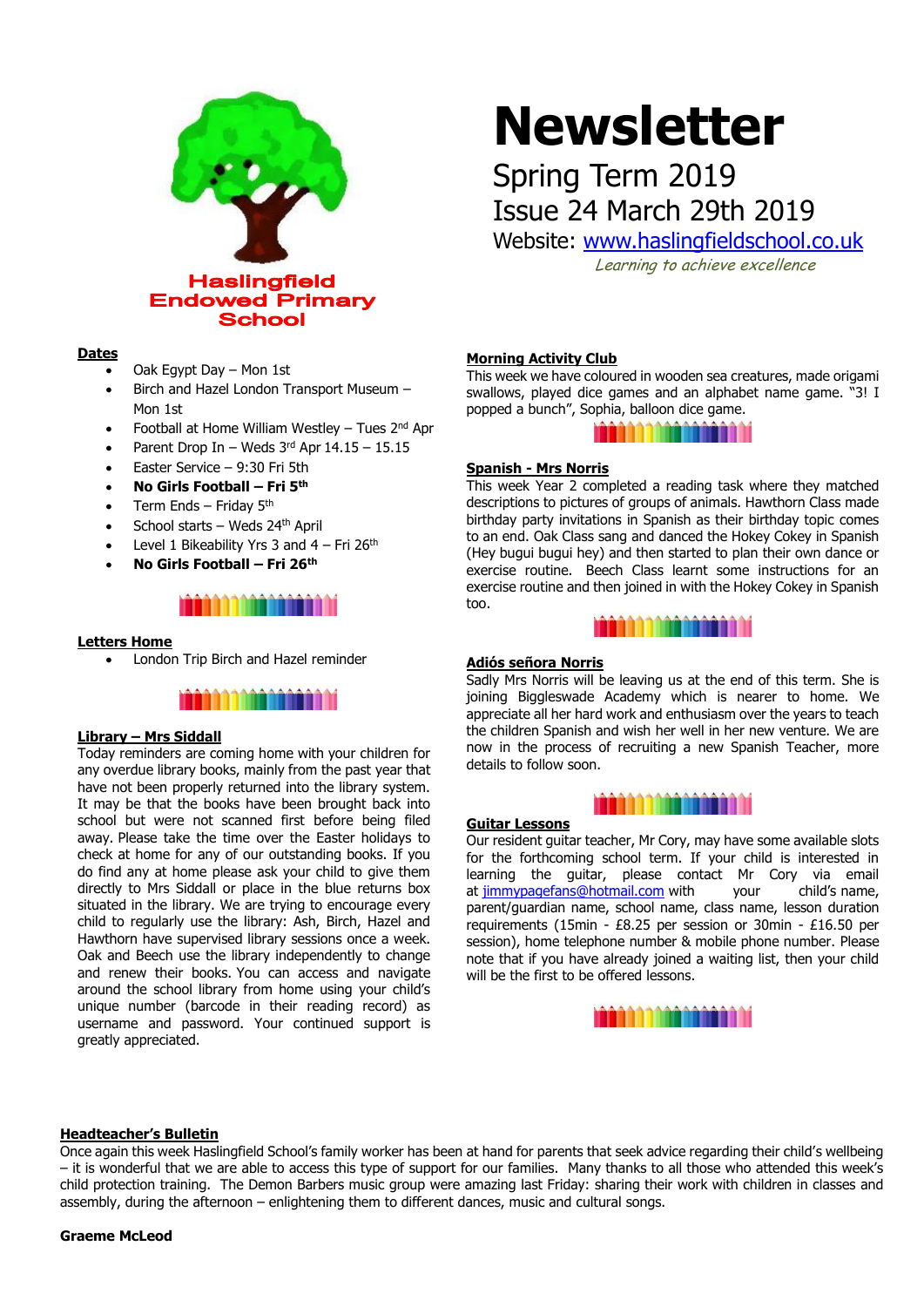#### **Early Years and Key Stage 1**



**Ash Mrs Lightfoot and Mrs Symmons:** This week we have been looking at the story of 'The Three Billy Goats Gruff'. We have ordered the goats from smallest to biggest and used lots of different vocabulary for addition and exploring different ways to help us find the answer. We have written our own versions of the Billy Goats Gruff Story using a story board and have retold the story by acting it out and using puppets. We have introduced new digraphs: oi, er, ur, and ir. In PE we have continued improving our catching and throwing skills and throwing into a target. At Forest School we found flowers on the sycamore tree and we looked at the buds of the beech tree. We started to learn how to use tools, some of us used a peeler to take the bark off a stick, we wore a glove on our helper hand and with help gave a tools talk. We all helped to build the campfire and at the end of the session we all put water on the fire and thought of a word to describe how Forest school makes us feel.

**English:** to respond to stories. **Maths:** to use vocabulary related to addition.



**Birch – Mrs Fallon and Mrs Lovett**: This week in Birch, we have been very busy. In English we have had a spelling and grammar focus, learning about different types of sentences such as statements, commands, questions and exclamation sentences. We have also been thinking about our wonderful Mum's and writing instructions linked to our trip on Monday. In Maths year 1 have been using language linked to time and ordering the days of the weeks and months of the year. Our Easter song is coming on well and we are looking forward to singing to you next week. In science, we went on a lovely spring walk and looked for signs of spring. We wrote about and took photos of the signs we saw and will carry out a comparison after the Easter holidays. We have enjoyed decorating our cars in DT and evaluating our designs.

**English:** to write a range of sentences and include adjectives, verbs and adverbs. **Maths:** to read, write and order the Days of the Week and Months of the Year.



**Hazel – Miss Peck:** This week in Hazel class we have been writing super sentences linked to transport pictures including many of the things that we have learnt in our SPAG sessions including conjunctions, apostrophes, adverbs, verbs and adjectives. The children have also been practising writing different types of sentences including exclamations, questions, commands and statements thinking carefully about the punctuation that they need to use. Towards the end of the week we started to think about our trip to London and wrote some instructions about what we need to remember and do on the day. In maths we finished our unit on time by learning about the duration of time and comparing durations. The children solved problems linked to this and impressed us all! Towards the end of the week we moved onto length. The children measured different objects and areas using a ruler and metre stick both in the classroom and in the playground and compared the objects that they measured. In PE on Tuesday we went outside to enjoy the glorious sunshine and took part in some outdoor adventurous activities which included lots of teamwork and sharing ideas. In DT we have been constructing our aeroplanes from our designs out of paper, card and tape. It was very fiddly but the children did an amazing job and they look very impressive. The children have enjoyed rehearsing our assembly for you this week. We hope you enjoyed it. We are all VERY excited about our trip to London! See you bright and early on Monday morning.

**English:** to write different types of sentences including questions, commands, statements and exclamations. To write instructions.

**Maths:** to find and compare durations of time. To measure different objects using centimetres and metres.